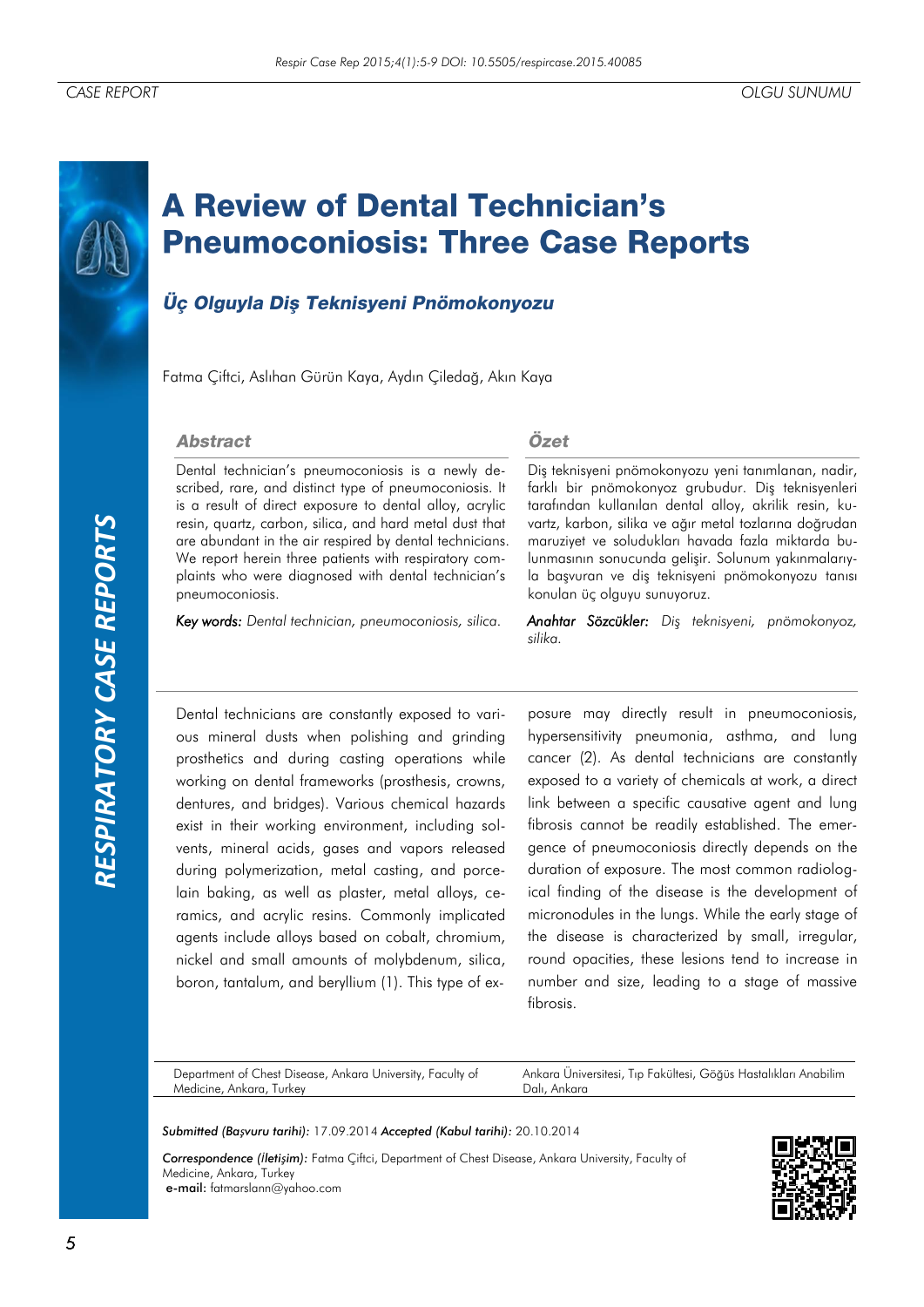The most common symptoms are dyspnea, cough, and sputum expectoration. Respiratory function tests may be either normal or may show signs of minimal obstruction or reduced diffusion capacity. Cases with massive fibrosis are characterized by a loss in respiratory function (3). The respiratory impairment is worsened by smoking. X-rays and computerized tomography of chest are important diagnostic modalities.

Pneumoconiosis among dental technicians has been reported since 1962 (4). The number of cases with dental technician's pneumoconiosis has recently increased in Turkey. Herein, we report three affected patients to draw attention to this potentially preventable disorder.

## CASE

The current study reports three cases aged 45, 50, and 53 years who presented to our clinic with dyspnea.

Case 1: A 53-year-old man presented to the department of chest disease with dyspnea upon exertion and sputum expectoration for two years. His history was notable for working as a salaried dental technician in a private laboratory for 31 years. He had a smoking history of 25 packs/year. He had no history of lung tuberculosis nor did he have any contact with infected persons.

Upon physical examination, the patient's vital signs were as follows: body temperature: 36°C, blood pressure: 130/75 mmHg, pulse rate: 90 beats/minute (rhythmic), respiratory rate: 18 breaths/minute,  $SaO<sub>2</sub>$  95% (on room air). The respiratory system appeared normal on physical examination.

Respiratory function tests revealed the following: FVC: 3.15 L (80%), FEV1: 2.50 L (78%), and FEV1/FVC: 67. A diffusion test revealed a DLCO of 78% and a DLCO/VA of 80%.

Chest x-rays revealed an increase in reticular density and millimetric nodules in both lungs (Figure 1). The ILO profusion score was p 2/2. Thoracic CT revealed mediastinal lymph nodes smaller than 1 cm. Additionally, basal portions of both lungs contained widespread micronodules with ground glass density. The nodules tended to coalesce in the upper lobes. Additionally, soft tissue lesions appeared in the subpleural space (Figure 2).

The patient was able to walk 485 meters without signs of arterial desaturation in a six-minute walking test.

Serum autoantibodies (rheumatoid factor, antinuclear antibody, and anti-histone antibody) and serum angiotensin converting enzyme (ACE) levels were normal. Tuberculin skin testing produced an induration diameter of 12 mm (consistent with previous BCG). The sputum ARB test

was negative three times. No signs of malignancy or TB were evident in the TBNA sample from the bronchial lavage obtained via fiber optic bronchoscopy. The examination of a BAL sample taken from the middle lobe of lung revealed a total cell count of 700,000/ml, of which 87.5% were macrophages, 11.5% lymphocytes, and 1% neutrophils. The ratio of helper-to-suppressor T-cells was low (CD4/CD8: 0.2).



*Figure 1: The first patient's chest x-ray shows linear reticular densities, millimetric nodules, and a cystic appearance that is more prominent in upper lobes of both lungs*



*Figure 2: The first patient's thoracic computed tomography demonstrates micronodules and cysts that tend to coalesce in the upper lobes of both lungs*

Case 2: A 50-year-old man presented with dyspnea on exertion for six months. He had been working as a salaried dental technician in a dental laboratory for 25 years. He also had a smoking history of 20 packs/year. He had no history tuberculosis, contact with individuals with tuberculosis, or any other systemic or local disease. The physical examination revealed a body temperature of 36°C, blood pressure of 120/85 mmHg, pulse rate of 80 beats/minutes, respiratory rate of 17 breaths/minute, and a  $SO<sub>2</sub>$  of 96% (on room air). The patient's respiratory system was normal on physical examination.

Pulmonary function testing showed normal spirometer and diffusing capacity (FVC: 4.25 L (91%), FEV1: 3.97 L (88%), FEV1/FVC: 86, DLCO: 90%, and DLCO/VA: 84).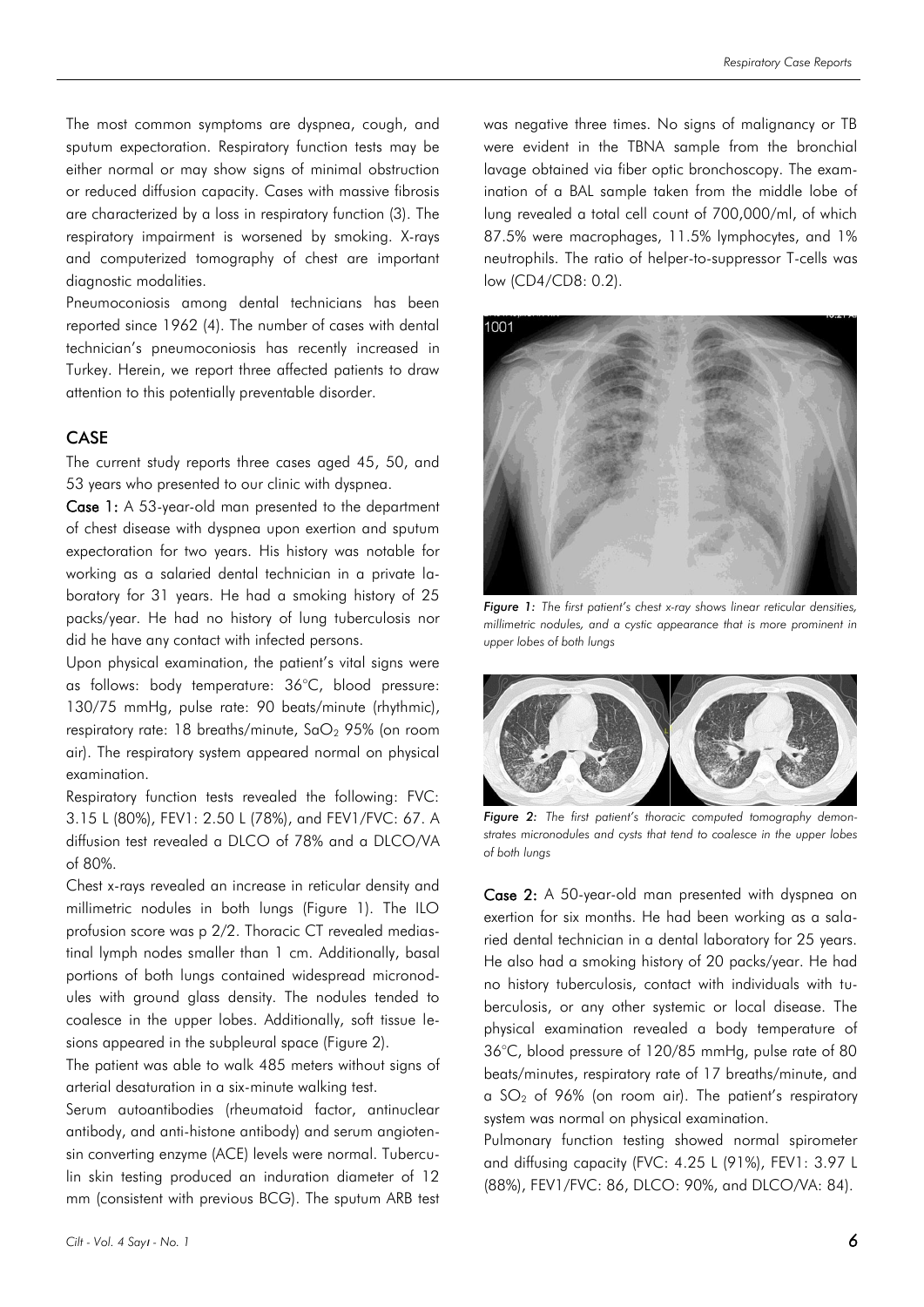Chest x-rays revealed bilateral linear reticular densities and nodules of millimetric size (Figure 3). The ILO profusion score was p1/1. Thoracic CT showed mediastinal and bilateral hilar lymph nodes, most of which were calcified. There was also an irregularly bordered nodule measuring approximately 1 cm in the upper lobe of the left lung. The upper lobes of both lungs were characterized by pleural thickenings and retractions. The upper lobes of both lungs also contained parenchymal and subpleural millimetric nodules, some of which were calcific, that tended to conglomerate (Figure 4). The six-minute walking test was completed with a walking distance of 450 m and without arterial oxygen desaturation.

Serum autoantibodies (rheumatoid factor, antinuclear antibody, and anti-histone antibody) and serum angiotensin converting enzyme level were within normal ranges. The tuberculin skin test revealed an induration diameter of 14 mm (consistent with previous BCG). Sputum ARB search was negative. No signs of malignancy or TB were evident in the TBNA sample from the bronchial lavage obtained via fiber optic bronchoscopy. The examination of a BAL sample obtained from the middle lobe revealed a total cell count of 950,000/ml of which 84.4% were macrophages, 13.6% were lymphocytes, and 2% were neutrophils. The ratio of helper-to-suppressor T-cells was low (CD4/CD8: 0.8).



*Figure 3: The second patient's chest x-ray shows bilateral linear reticular densities and micronodules*



*Figure 4: The second patient's thoracic computed tomography is characterized by bilateral micronodules, pleural thickenings, and retractions*

Case 3: A 45-year-old man presented with dyspnea on exertion and cough for one year. He had been working as a self-employed dental technician for 16 years. He had also a smoking history of one pack a day for 30 years. He had no history of tuberculosis nor did he have any contact with any individuals carrying that disease. His vital signs were as follows: body temperature 36 °C, blood pressure: 110/70 mmHg, pulse rate: 84 beats/minute (rhythmic), respiratory rate: 16 breaths/minute, and  $SO<sub>2</sub>$  95% on room air. The patient's respiratory system was normal on physical examination.

Chest x-rays demonstrated linear reticular densities and millimetric nodules in both lungs (Figure 5). The ILO profusion score was p 1/1. Thoracic CT demonstrated calcified mediastinal and bilateral hilar lymph nodes, as well as a diffuse micronodular pattern in both lungs, being more prominent in the basal segments. There were also millimetric nodules in the bilateral upper lobes, as well as irregularly-bordered fibrotic tissues and retractions in both apices. Both lungs also contained thin-walled cysts of variable size (Figure 6).

A respiratory function test was characterized by normal flow rates (FVC: 3.45 L (88%), FEV1: 3.35 L (83%), and FEV1/FVC: 82). The diffusion test was also normal (DLCO: 86% and DLCO/VA: 82). A six-minute walking test was completed with a walking distance of 540 meters and without arterial oxygen desaturation.

Serum autoantibodies (rheumatoid factor, antinuclear antibody, and anti-histone antibody) and serum angiotensin converting enzyme level were within normal ranges. The tuberculin skin test revealed an induration diameter of 15 mm (consistent with previous BCG). Sputum ARB search was negative three times. No signs of malignancy or TB were evident in the TBNA sample from the bronchial lavage obtained via fiber optic bronchoscopy. A BAL sample obtained from the middle lobe revealed a total cell count of 880,000 /ml, of which 84.6% were macrophages, 13.4% were lymphocytes, and 2% were neutrophils. The ratio of helper-to-suppressor T-cells was low (CD4/CD8: 1.2).

The three patients who had been working as a dental technician in separate laboratories and had no risk factors for respiratory disease other than smoking were diagnosed with dental technician's pneumoconiosis in light of the available clinical and radiological data. The first patient was characterized by mild obstruction and restriction in respiratory function test and a restricted diffusion capacity in a diffusion test. That patient had been working as a dental technician for a longer time than the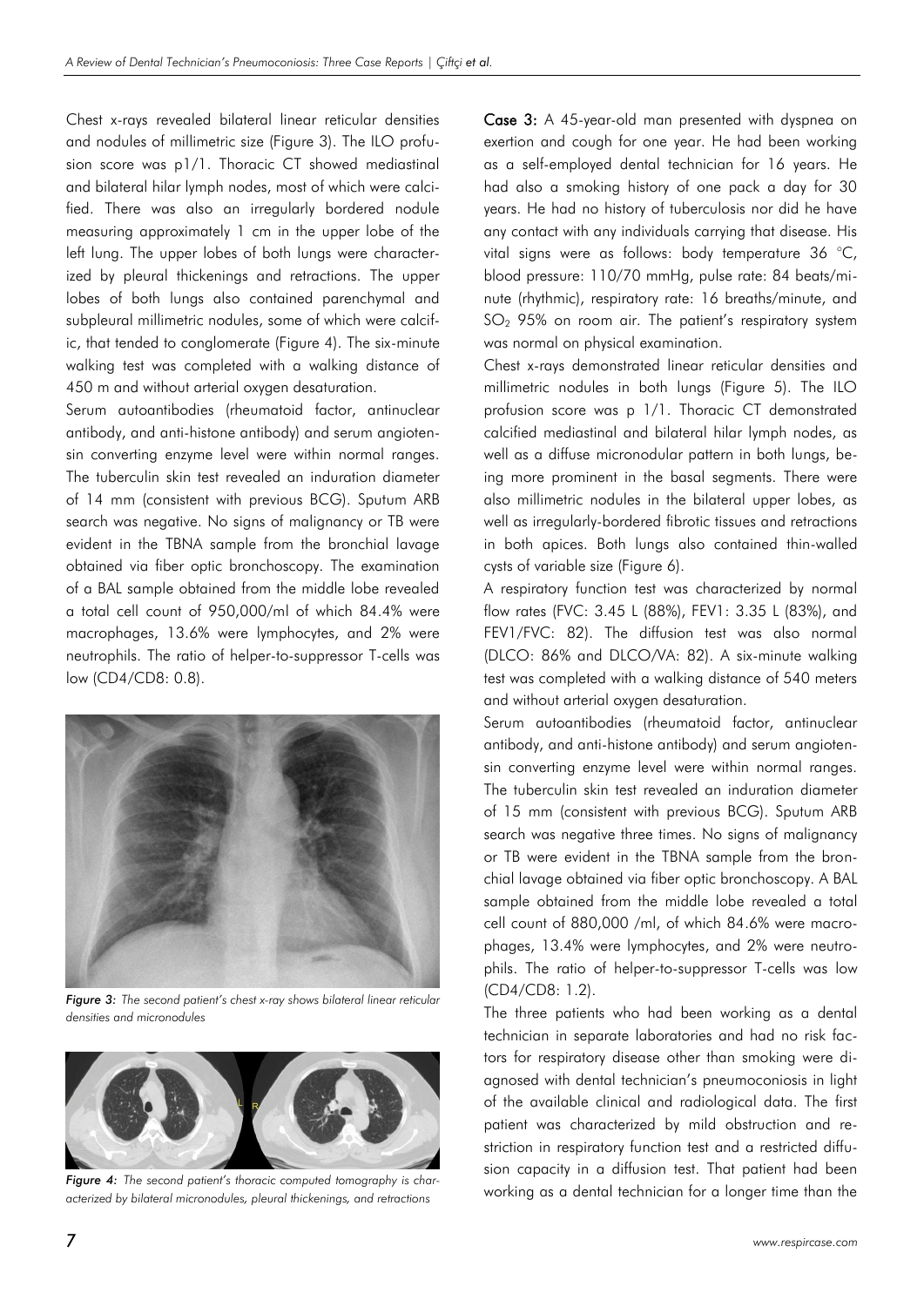other patients and was started on a combination therapy of a bronchodilator and steroid. The patients were informed about the occupational exposure to and the protective methods against the causative agents, and were put under close clinical and radiological follow-up.



*Figure 5: The third patient's chest x-ray is consistent with marked linear reticular densities and millimetric nodules in the upper lobes of both lungs*



*Figure 6: The third patient's thoracic computed tomography demonstrates a diffuse micronodular appearance with patchy ground glass density, as well as soft tissue appearances, suggesting massive fibrosis in the upper lobes of both lungs*

## **DISCUSSION**

Dental technicians are exposed to many types of chemical dusts. The advance of novel dental materials increases the potential risk of respiratory involvement. It is problematic to establish a solid link between pneumoconiosis and other lung pathologies and exposure to a single dust. Studies have attempted to determine the etiology of the disease by determining the tissue metal dust level, either from BAL fluid (5) or lung biopsy (6). In this study we did not perform such studies since they would not alter the diagnostic and therapeutic decisions of our patients. All three patients had normal cell distribution in the BAL fluid. No specific biopsy finding could be obtained, either.

The prevalence of pneumoconiosis is related to the duration of the exposure to causative agent. Epidemiological studies have revealed exposure to toxic agents for over 20 years results in a technician's pneumoconiosis prevalence of 15% (7). The prevalence of the disease has been reported in variable numbers, possibly due to different study conditions and population characteristics.

Dyspnea, cough, and sputum expectoration are the most common symptoms of dental technician's pneumoconiosis. However, not all symptoms of the disease are necessarily found in a given patient (8).

The first patient demonstrated a minimal reduction in the respiratory function, which was likely intensified by cigarette smoking. Former studies on respiratory function in dental technician's pneumoconiosis have yielded variable results. Froudarakis et al. (9) reported no significant loss in respiratory function, while Choudat et al. (2) showed significant decreases in all mean indices of lung function, particularly in smokers.

As for the exercise capacity, we also observed a decrease in walking distance in the first case. The limitation of exercise capacity has been linked to loss of respiratory function. Exercise tests should also be used as supplementary tests to respiratory function tests in the assessment of pneumoconiosis cases.

Dental technicians are reportedly at risk for autoimmune disorders (2). Some previous studies demonstrated increased autoantibodies in dental technician's pneumoconiosis and suggested a connection with connective tissue disorders. Nevertheless, our cases had normal autoantibody levels.

Bilateral nodular lesions are the most common lesions observed in dental technician's pneumoconiosis. ILO scores are used to assess radiological extent and severity (10). Both ILO profusion scores and HRCT scores showed a positive correlation with employment duration and thus exposure to causative chemical agents.

In an ever-widening dental supply market, dental technicians are increasingly vulnerable for exposure to occupational health hazards. In addition to the introduction of new dental materials, there is an ever-growing need for occupational health practitioners to be aware of the work processes used, to recognize possible hazards, and to implement appropriate preventive measures to protect the workers' health in this profession. Dental laboratories must have excellent ventilation and enclosure systems to prevent exposure to airborne contaminants (11-13).

In conclusion, dental technician's pneumoconiosis is a preventable type of pneumoconiosis that is related to the